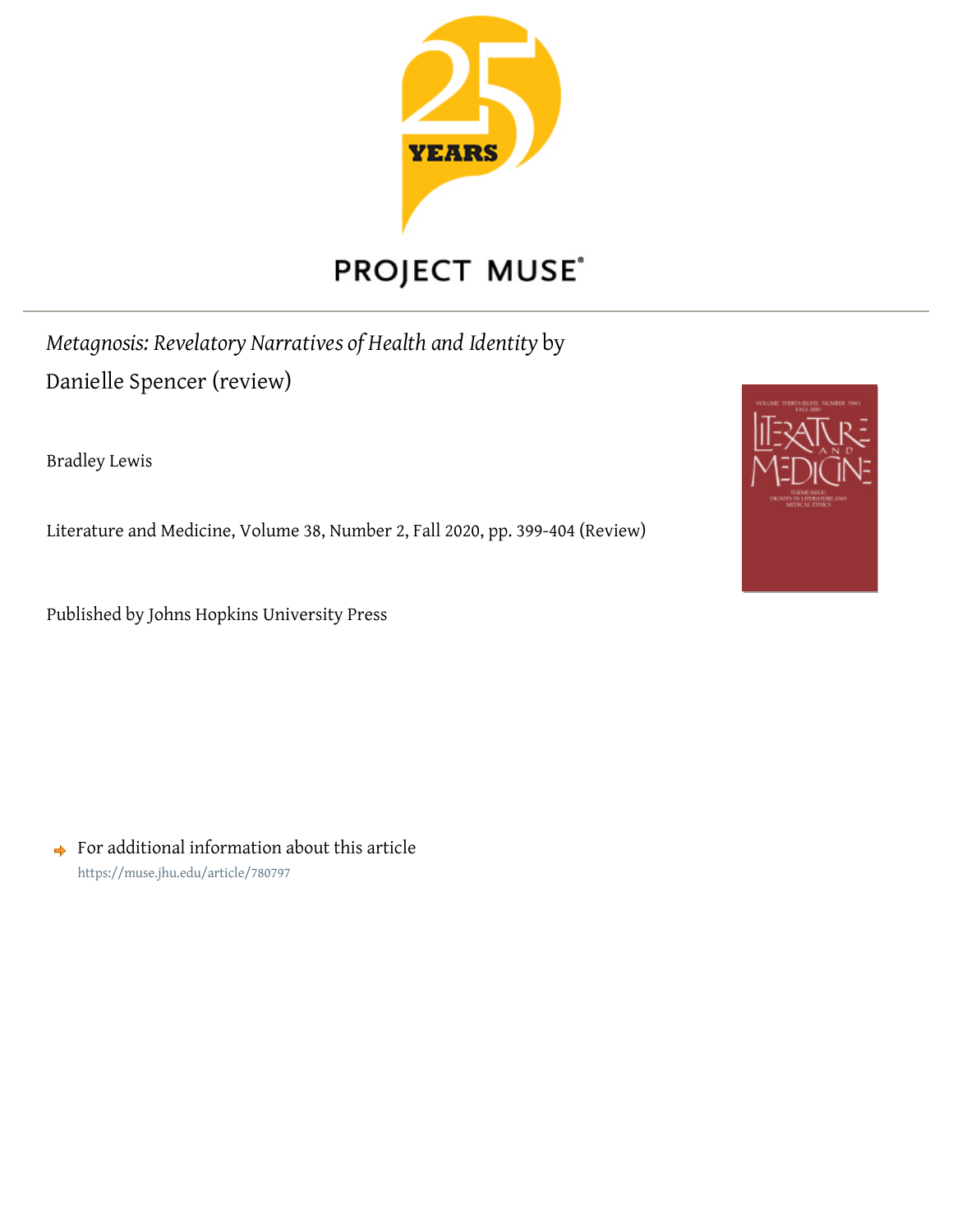## Book Reviews

**Danielle Spencer,** *Metagnosis: Revelatory Narratives of Health and Identity***.** New York: Oxford University Press, 2021. xv + 369 pp. Hardcover, \$39.95.

Danielle Spencer's *Metagnosis: Revelatory Narratives of Health and Identity* is a landmark and deeply imaginative contribution to work at the interfaces of biomedicine, psychiatry, humanities, literature, popular culture, cultural studies, disability studies, memoir, and personal narrative. It fills an important niche in the interdisciplinary domains of health humanities, medical humanities, and narrative medicine and is a welcome contribution to these fields. Indeed, I think we can see it as a "next generation" diffraction of those fields as they move from exploring interdisciplinary connections toward making confident discoveries and assertions of their own. Spencer writes much of the book in the first person as she explores her own experiences with extraordinary vision, medical diagnostic categories, surgical procedures, critical theory, and narrative medicine. She brings extensive scholarship to the process informed by her role as academic director of the Columbia University narrative medicine master's program and as co-author of *The Principles and Practice of Narrative Medicine. Metagnosis* is thus not only a lively and enjoyable read; it is an education and masterclass in the uses of literature and humanities for understanding and navigating health, health care, and embodied identity more broadly.

At its heart, *Metagnosis* is a form of "autotheory" that deftly weaves together personal narrative of embodied experience with analysis and criticism of experience and the multiple discourses and institutions that surround and shape such embodied and enculturated experiences (35). This means there is no science/humanities divide in the text; the two have become so deeply cross-connected and intertwined that they work together like obvious collaborators—think of Uhura, Spock, and Bones—even when they are also at times antagonists and in conflict with each other. This welcome biocultural complexity effortlessly troubles and holds in tension binaries between medical/health humanities (focusing on the individual and the clinical encounter) and critical medical humanities (focusing on the social/political/cultural power dynamics

> *Literature and Medicine* 38, no. 2 (Fall 2020) 399–404 © 2021 by Johns Hopkins University Press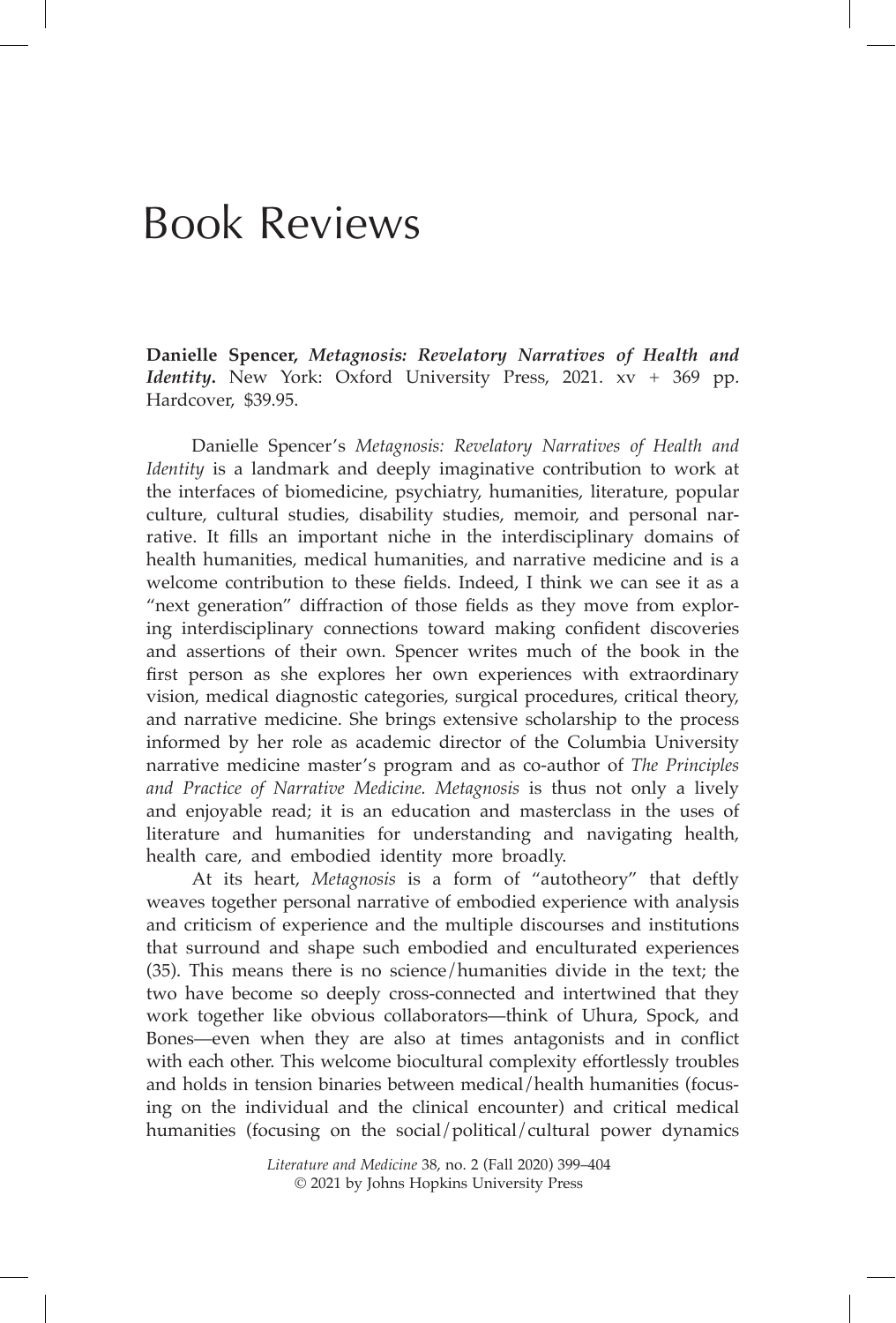that surround that encounter). By weaving both the personal and the critical together, we can see how critical humanities can be part of an affirmative skill set (a "treatment" method, as Spencer puts it) useful for both individuals and biosocial/biopolitical communities who are navigating the world of bodily and mental difference and the many paradoxes, dilemmas, and conflicts that inhabit that world.

Part 1 of the book begins with Spencer's coinage of a new term, *metagnosis*.

**Met•ag•no•sis**, *n*. [/,mɛtəˈnəʊsɪs/]. Etymology: from *μετα*-across, changed, different, after + *γιγνώσκειν* to learn to know, perceive. 1. The revelation of a longstanding undetected condition effecting a change in the terms of knowledge. a. *Medicine.* Diagnosis of a previously unobserved pathology, such as becoming aware that one is colorblind. May also occur when the diagnostic classification has shifted, as with the emergent and changeable category of autism spectrum disorders. b. *Identity* etc. Revelation of knowledge bearing upon selfhood, such as genetic testing indicating genealogy differing from one's prior awareness. (3)

Spencer argues that metagnosis, as a phenomenon, is becoming increasingly common as biomedical and genomic knowledge continues to develop. With increasing diagnostic categories and screenings (not to mention global pandemics and global medical surveillance and intervention), metagnosis serves as a bellwether for how we *all* must navigate biomedical and genomic research that is rapidly bleeding out of the laboratories and the clinics and moving further and further inside everyday lived experience and cultural formations. This means, for Spencer, we all need new and evolving languages to navigate emerging biomedical formations. And, it means, at least for me, that scientistic researchers and their journalistic and marketing promoters are not the only ones who can, *or should*, be empowered to make meaning and coin terms. All of us, or as Spencer puts it, all "fellow persons with bodies," can and must be included in new languages and narrative creations for new times (299). Spencer's complexity certainly shows the way for collaborative work at the interface of science and humanities. But it also makes clear that those of us engaged in this work cannot wait for an invitation to be included in biomedical narratives and linguistic developments; we must use direct action as needed.

Part 1 also explores the methodology of the book and proposes powerful tools for understanding and navigating experiences of met-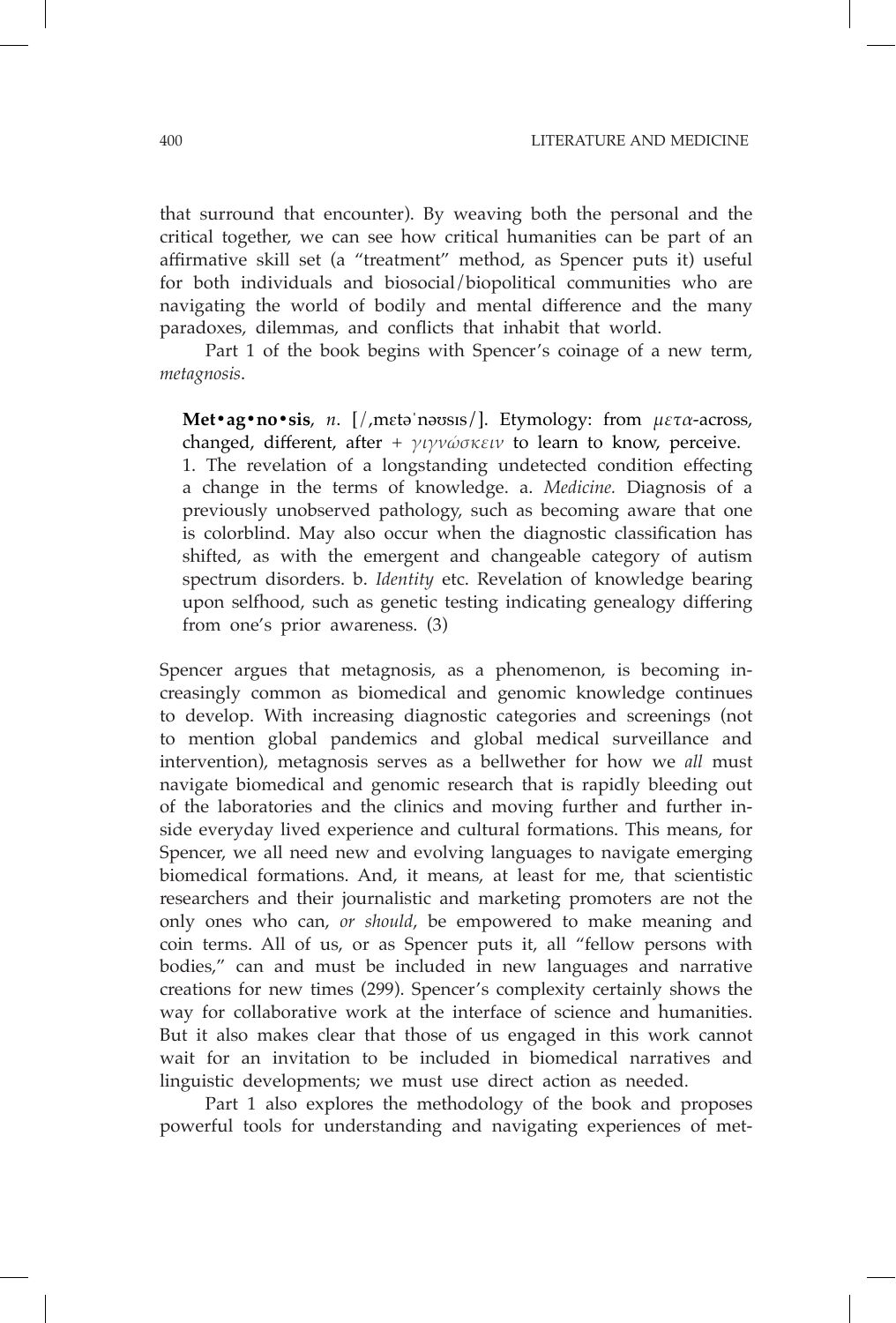agnosis. Spencer's methodology section deserves particular comment, as she articulates a novel line of research that she calls a "narrative medicine approach" to her topics (15). "Narrative medicine," in its initial formulations, has been an applied method for teaching an aspect of clinical competence—called specifically "narrative competence"—in order to enhance clinical skills of recognizing and empathically understanding the stories of illness. Deeply respecting narrative medicine as a teaching tool, Spencer takes it a step further. In Spencer's hands, narrative medicine also becomes a method of original research, designed to open new paths to knowledge and deeper understanding of complex topics at the interface of biomedicine, lived experience, and cultural context.

Spencer carefully articulates three key moments in a narrative medicine approach: *interdisciplinarity*, *narrative attentiveness*, and *construction of writerly texts* (15). Interdisciplinarity is essential, since biomedical topics are never contained by biology alone but are complex amalgams of biological, experiential, psychological, social, cultural, creative, spiritual, and political domains. Narrative attentiveness grounds deep interdisciplinary study in the narrative arcs of lived experience. This is critical because, although a narrative medicine methodology is open to multiple disciplinary domains, it also stays close to the way this openness is processed and organized in lived stories, personal choices, and cultural practices of navigating biological diversities. The ground of this method, the criterion by which distinctions and judgments are made, is therefore not universal science or ethics (grand narrative conceptions of the true or the good), but much more local and diverse narrative consequences and possibilities. As such, key grounding questions in a narrative medicine approach include: what does it mean for the lived experience and life practices of a person, a family, or a community to make particular meanings and tell particular embodied stories of the past, present, and possible futures? Who is empowered to decide? What tradeoffs will they choose?

And, finally, narrative medicine methodology lends itself particularly well to "writerly texts," which Spencer describes as a style that moves beyond genre norms and expectations to allow a blending and unsettling of genres. This allows the creation of an autotheoretical selfexploration in which Spencer appears as a character and at the same time draws on deep interdisciplinary scholarship:

Ultimately, that is the goal of this project—to conduct a sustained and nuanced effort to put the discourse of biomedicine in perspective with others in order to better understand how they are constituted,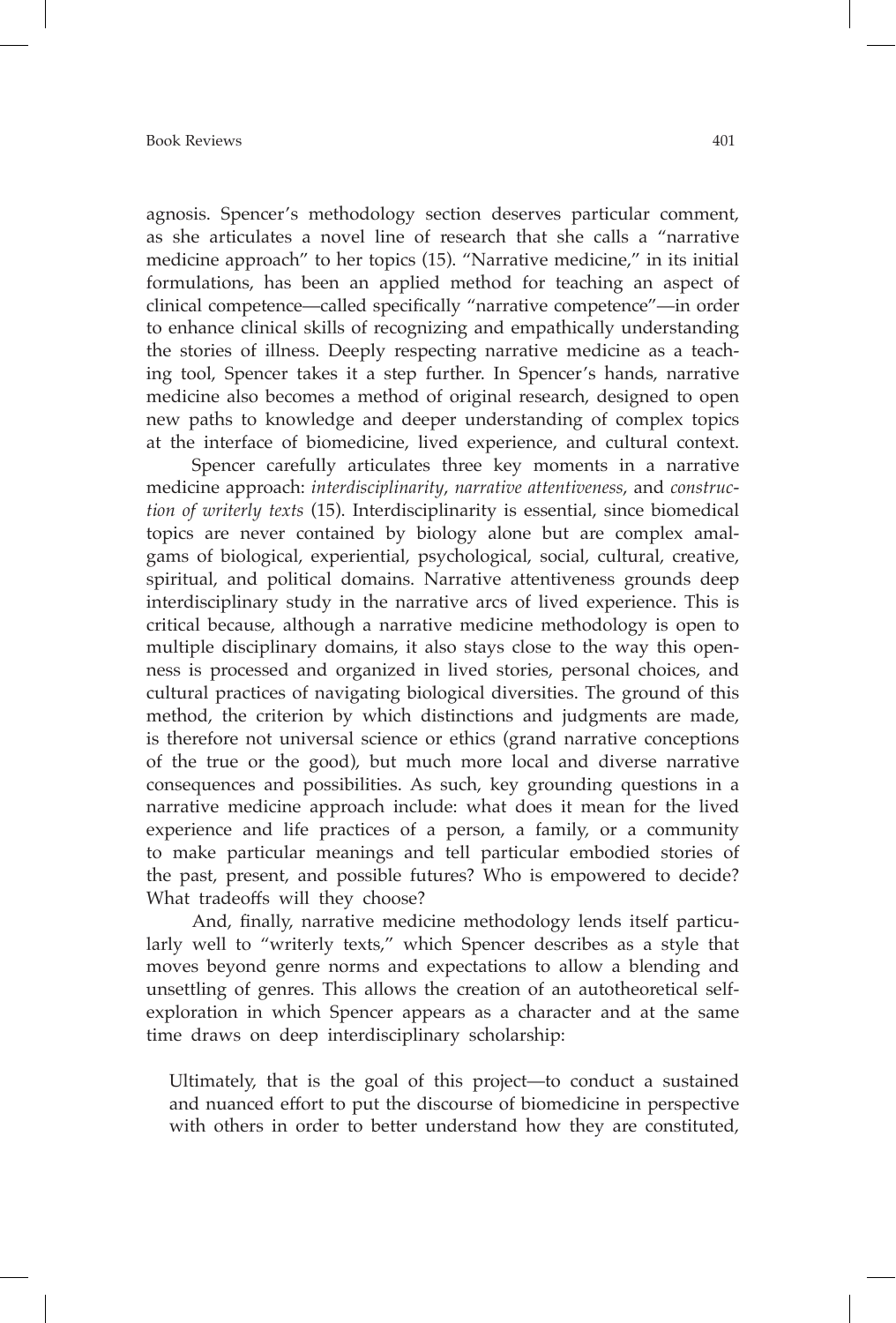and how we may develop robust new ways of seeing. Moreover, a complex writerly text allows for the narrative development of the investigation; rather than presenting a full and final picture at the outset, it permits us to explore the in-between, the realm between sickness and health, between illness and identity, and the liminal space between other seemingly categorical distinctions. In conducting the project in this manner I respond to . . . call[s] for "a new transdisciplinary vision of lived experience creating a nexus between the humanities and the life sciences." (46)

Despite her clear emphasis on writerly complexity, Spencer is also imminently attentive to her interdisciplinary audience, and she creates a text that is at the same time exploratory and immensely readable. Her attention to lived experience—what does this complexity mean for how we should live?—grounds both the exploration and a writing process that cares about reader responses. This is not cynical destruction of categories and disciplines; it is earnest and sincere exploration of where are we now, how we got here, and how we might proceed as individuals and as collectives.

After these methodological innovations, Spencer uses Part 2 to recount and explore her own experience of metagnosis in the realm of vision. The first chapter in this section, "Flatsight," articulates Spencer's experience with childhood strabismus (misaligned eyes), the shame and stigma of growing up cross-eyed, the multiple surgical treatments designed to intervene, and the eventual realization that her vision "lacks" binocular capacity. I put the term "lacks" in quotation marks because Spencer nicely compares different memoirs in this domain, which she calls "stereo-narratives," to consider how value judgments depend on how much the person adopts ableist binaries and hierarchies of normal and pathological in this domain (65).

The next chapter, "Halfsight," articulates where her metagnosis first occurs—with the realization that she has had a longstanding visual field "defect" on the right side and the resultant difficulties narrating and communicating this realization. And in the chapter "Blindsight," Spencer beautifully articulates her discovery of a kind of unconscious vision of movement that has the effect of undoing ableist binaries of visual field "defect" and "pathology" through which she was originally diagnosed.

Part 3 brings attention to a common "narrative structure" or "narrative arc" of metagnosis in three separate chapters: "Recognition," "Subversion," and "Renegotiation." Spencer makes it clear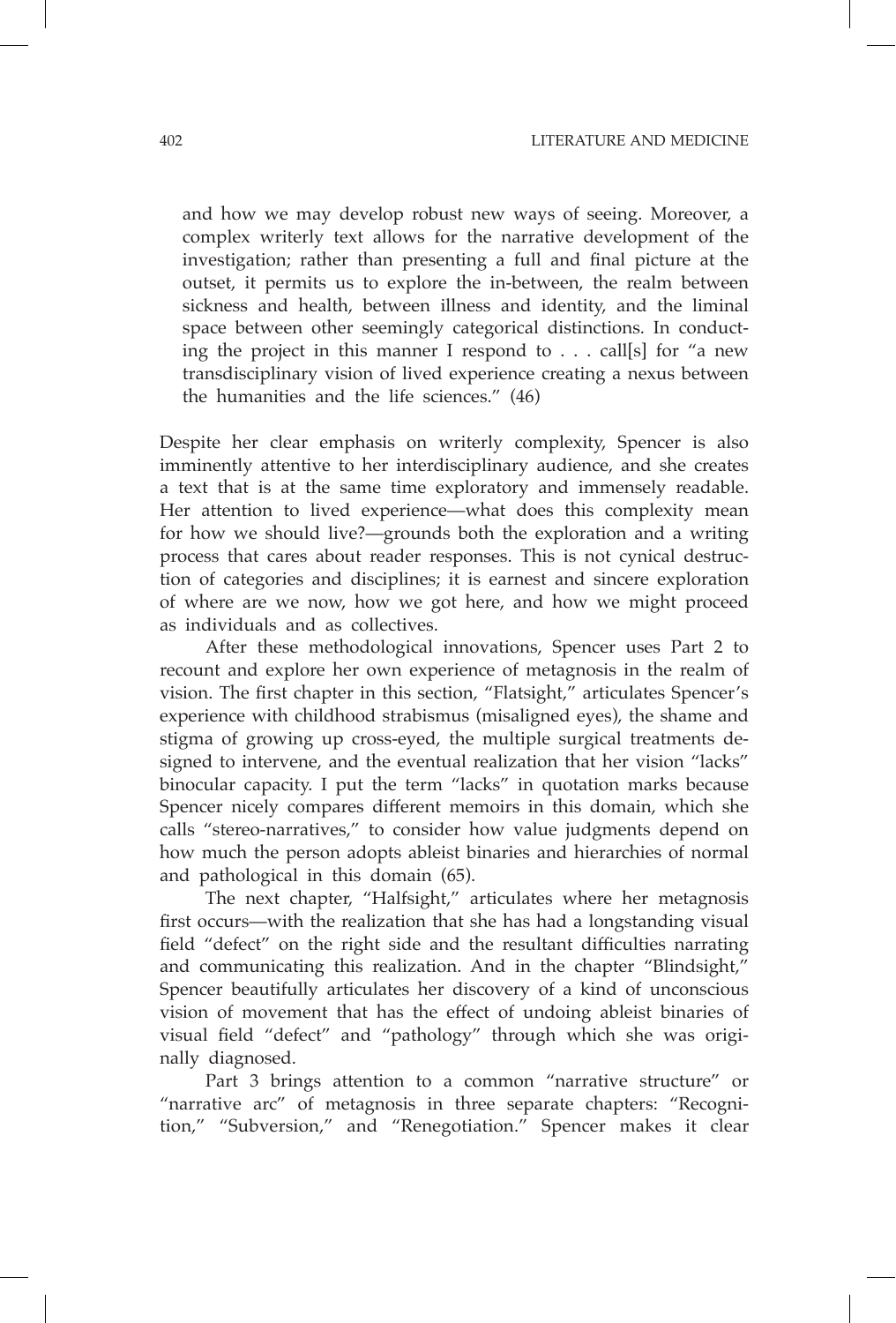"this schema is neither comprehensive nor prescriptive," rather it is a framework to work with, to use if it is helpful, and to discard if it is not (163). During the course of these chapters, Spencer makes the compelling case that both "metagnosis" and "blindsight" offer potent real-world experiences that spontaneously (if handled in a narrative medicine methodology) destabilize binary distinctions and undermine the often rigid hierarchies that follow from either of these alone. This powerful argument and demonstration shows how deconstruction (and reconstruction) is not something that happens only in philosophy and literary theory but is something that happens in the world—with the world of biomedicine being a particularly fertile field for these kinds of recognitions, subversions, and renegotiations. Perhaps most important, metagnosis and blindsight not only demonstrate worldly deconstruction, they open up to an array of third-space alternatives for navigating and negotiating difference beyond binary sedimentations.

These subverting and renegotiating third spaces inhabit metamodernist terrains that toggle between modernist truth and postmodernist contingency. Both modernist truth and postmodernist contingency tend to erase our agency and our pragmatic choices. Certainly our agency is limited as we recognize and misrecognize ourselves in the linguistic systems that hail us. But, at the same time, we do have the possibility of subverting the cultural narratives that shape us and of negotiating and navigating the often complicated consequences of the linguistic callings—which too often are contradictory combinations of stigmatizing and empowering, pathologizing and politicizing, all at the same time. Third-space writerly methods and interdisciplinary communities allow for pragmatic and consequentialist exploration of the pluri-dimensional possibilities of different ways of making meaning and telling stories. Negotiating these possibilities is not a luxury; it is an inescapable part of our contemporary experience. Our agency may be limited by a world of deterministic events and structured meanings, but that does not destroy our agency. It only highlights the need to pay attention to and foreground the narrative freedoms and choices we do retain.

Part 4 nicely comes out of autotheory to consider a range of related experiences drawn from oral history and memoir. Spencer's use of memoir is as effective as her use of autotheory. She shows how invaluable memoir can be as a space of research and knowledge creation in the domain of embodied differences. This section opens to a wealth of additional research examples approachable through a narrative medicine methodology, including autism, ADHD, face-blindness, and synesthesia. If I wanted more from the book, it would be here.